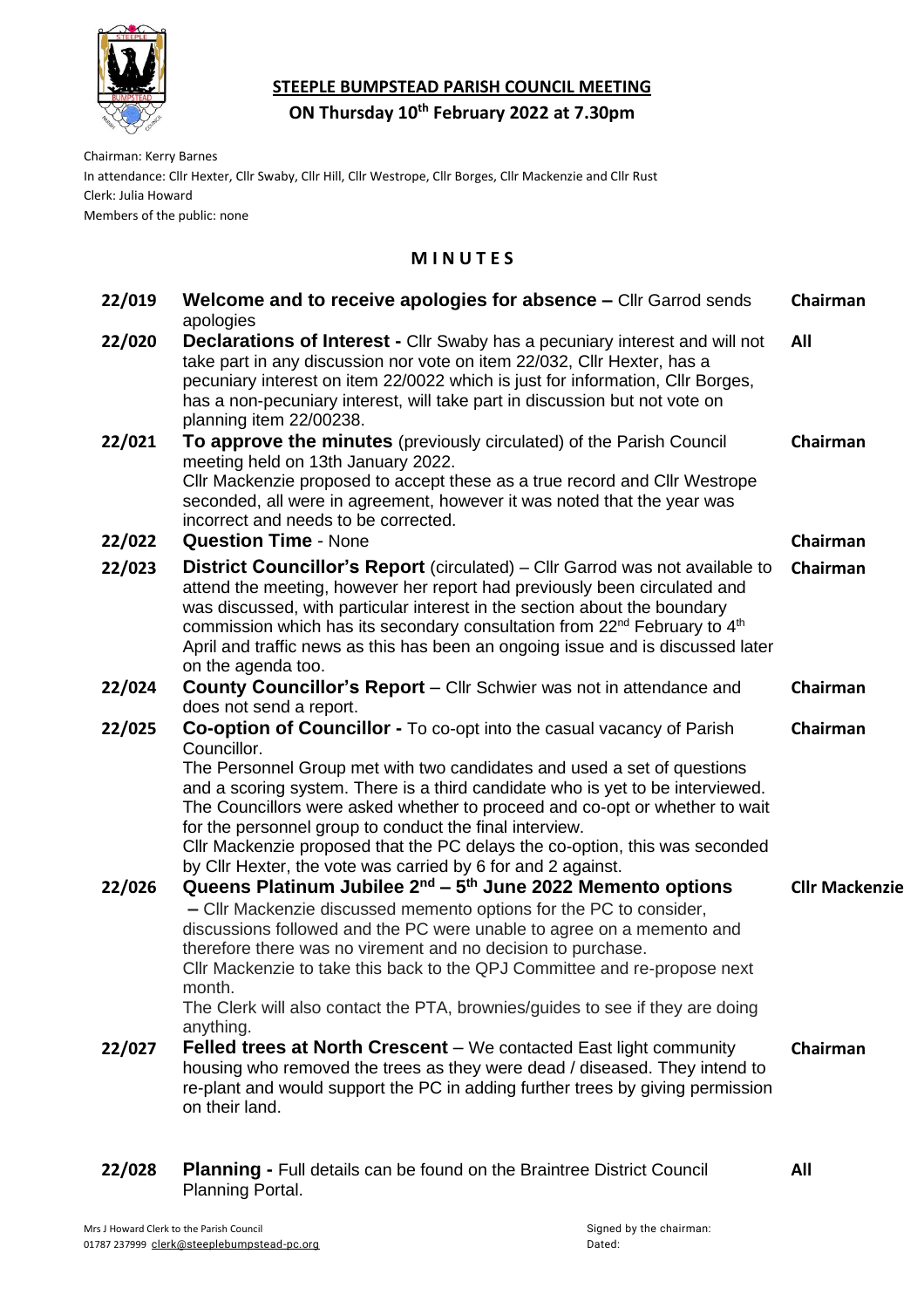

## **Item 1. Planning Applications – Received as at 2/2/22**

 22/00028/TPOCON - 15 Chapel Street- Notice of intent to carry out works to tree in a Conservation Area - Common Lime (T1) - Re-pollard back to previous points. Currently about 2-3m epicormic growth, diameter of growth suggests

preferable time to restart cycle. – **Recommend approval**

 22/00105/TPOCON 16 Church Street, CB9 7DG. Notice of intent to carry out works to a tree in a Conservation Area - Remove a Sycamore tree and replace with an Oak tree – **Recommend approval**

 22/00238/TPOCON- 62 Lion Meadow Steeple Bumpstead Essex CB9 7BY. Notice of intent to carry out work to trees in a Conservation Area - T1 ON SKETCH PLAN - FRAXINUS EXCELSIOR OVERALL CROWN REDUCTION OF 30%, T2 ON SKETCH PLAN - LEYLANDII FELL TO GROUND LEVEL, T3 ON SKETCH PLAN - LEYLANDII FELL TO GROUND LEVEL, T4 ON SKETCH PLAN - DEAD ULMUS FELL TO GROUND LEVEL – **Recommend approval to reduce and tidy up the trees however would prefer removed trees to be replaced.**

 22/00222/CLPLB - Schoolings 20 Church Street. CB9 7DG. Application for a Certificate of Lawfulness of Proposed Works to a Listed Building -Erection of a greenhouse – **FOR INFORMATION ONLY**

**Item 2. Planning Applications – Decisions made by Delegated Powers as at 2/2/22** for note and ratification. **NONE** 

**Item 3. Planning Applications –** To note any decisions as at 2/2/22 21/03467/LBC - Fox and Hounds 3 Chapel Street. CB9 7DQ. Installation of replacement windows *Status – Application Refused*

 21/03607/FUL - Maltings House, Sturmer Road, Steeple Bumpstead, Demolition of dwelling and outbuildings and [construction](https://publicaccess.braintree.gov.uk/online-applications/applicationDetails.do?activeTab=summary&keyVal=R3XYDFBFHNO00&prevPage=inTray) of a replacement [dwelling](https://publicaccess.braintree.gov.uk/online-applications/applicationDetails.do?activeTab=summary&keyVal=R3XYDFBFHNO00&prevPage=inTray) and cart lodge. *Status -Application Refused*

 21/03612/FUL - Maltings House Sturmer Road Steeple Bumpstead Essex CB9 7BS, Demolition of dwelling and outbuildings and construction of a replacement dwelling and garage. *Status -Pending Consideration*

 21/03364/HH | 56 North Street, Steeple Bumpstead - Erection of single storey rear extension. – *Status – Application Granted*

 21/02819/TPOCON – 17 Water Lane, CB9 7DS. Notice of intent to carry out works to trees in a Conservation Area, tree reductions to 3 trees. *Status -Pending Consideration*

**Item 4**. **Neighbourhood Plan** (standing Item) to provide an update on the progress or status of the Neighbourhood plan

The money for the consultant is now in our account and Cllr Borges has been in touch with the consultant.

Cllr Borges to instruct the consultant to commence.

**21/029 Finance and Administration -** The policy working group have been looking at some draft policies and propose to adopt the Communications policy, Bench and tree donation policy and Recreation ground Hire policy. Cllr Hexter proposed to adopt all three policies, Cllr Hill seconded this and all were in agreement.

**Item 1. Accounts for Payment (see appendix a)–** to review and approve monthly accounts (receipts and payments) and for approval of monthly invoices and payments due in the next month as per attached finance and clerks report.

The PC have also received an invoice for works done, when a quote had been requested but works not yet instructed - Cllr Swaby to discuss this with our handyman, to take it forward.

This month the clerk advised of the intention to make two virements, the first of £6,175 for NHP reserves as the grant is now in our bank account, the

**Chairman**

**All**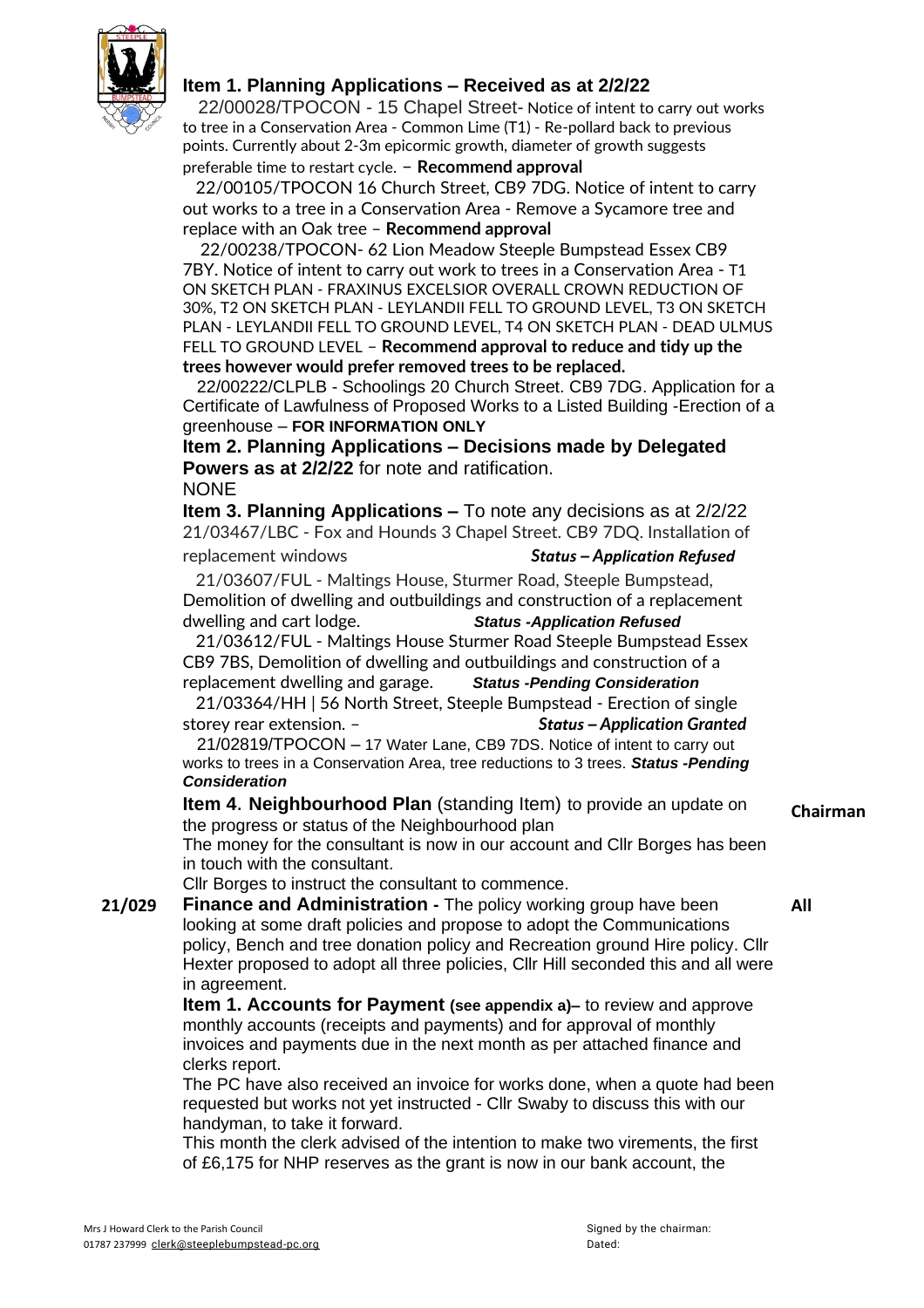

second virement of £3,600 for play equipment purchased earlier in the year (with any remaining at year end being returned to general reserves) Cllr Borges proposed to accept the accounts and approve all payments and both virements, Cllr Rust seconded and all agreed

**Item 2. Clerks report –** for note and comment. Discussed. No actions **Item 3. Communication Routes** – the communications policy has now been adopted and will be on the website. As a reminder the clerk and or chairman should be copied into emails sent to/from Councillors and use official email addresses for Council related business.

# $O$  **THER ITEMS FOR DISCUSSION**

**22/030 Recent road closures –** as an action from the last meeting, the clerk emailed our County Councillor and has circulated the very prompt response from highways, out thanks to the Cllr Schwier, however the response doesn't really address the routing issues which have been created by the recent road closures in and around the village. Many of the road works are not the responsibility of the County Council, who state that they do check with our neighbouring County Councils, but some of the works are done as emergencies or at short notice. **All**

North street road surface is currently covered in mud, this is from the works being done at Poppy fields. Chairman to request this is attended to.

**22/031 Queens Tree Canopy (see appendix c)–** Cllr Mackenzie shared an update on the tree locations, there are a total of 19 trees/ plots identified. The application needs to be submitted by the end of this month. A discussion on whether to purchase an official Plaque, decision to be considered next month, clerk to share the information.

**Beacon for the Jubilee** – this was discussed, there are three types of beacon, the PC agreed that the artisan beacon would be most suitable, and could be located on the Camping Close. Cllr Mackenzie and Cllr Hexter will meet to take this forward and Cllr Hexter will look at grant opportunities, as shared by the EALC recently. If we do not have a beacon in time for the Jubilee weekend the PC will use the bonfire location at the rear of Freezes barn. We can also look at local makers, to get a quote in the meantime. **Quotes from Treeworx –** these have been received, in liaison with our open spaces working group. There are works required at the vicarage which have been quoted for but are not the responsibility of the PC. £1180 has been quoted to reduce a number of mixed trees at the edge of the camping close, which are partly in the conservation area, so planning permission will need to be requested. Currently we have funds within the budget still, not accounting for further charges before the end of the year. It is therefore likely to take this over our budget line. Cllr Mackenzie proposed that

## the PC goes ahead with these works, seconded by Cllr Swaby.

- **22/032 Temporary permissive route at Tanyards** to share an update on this item for public safety **All**
	- 1. There is no issue relating to the PROW over the bridge. The red line indicates a 1.5m PROW which now goes along pavement on the side of the road bridge – this item is now closed.
	- 2. The PROW access from the camping close to Tanyards has moved from one side (next to the garage) to the other side (next to the fence) due to safety issues - falling roof tiles, bats nesting etc. This is a temporary permissive route, which the Parish Council have agreed is necessary.

Having spoken to the ECC Highways / PROW team, the PC don't consider the change to be significant, the ingress and egress locations are not notably different.

**Cllr Mackenzie**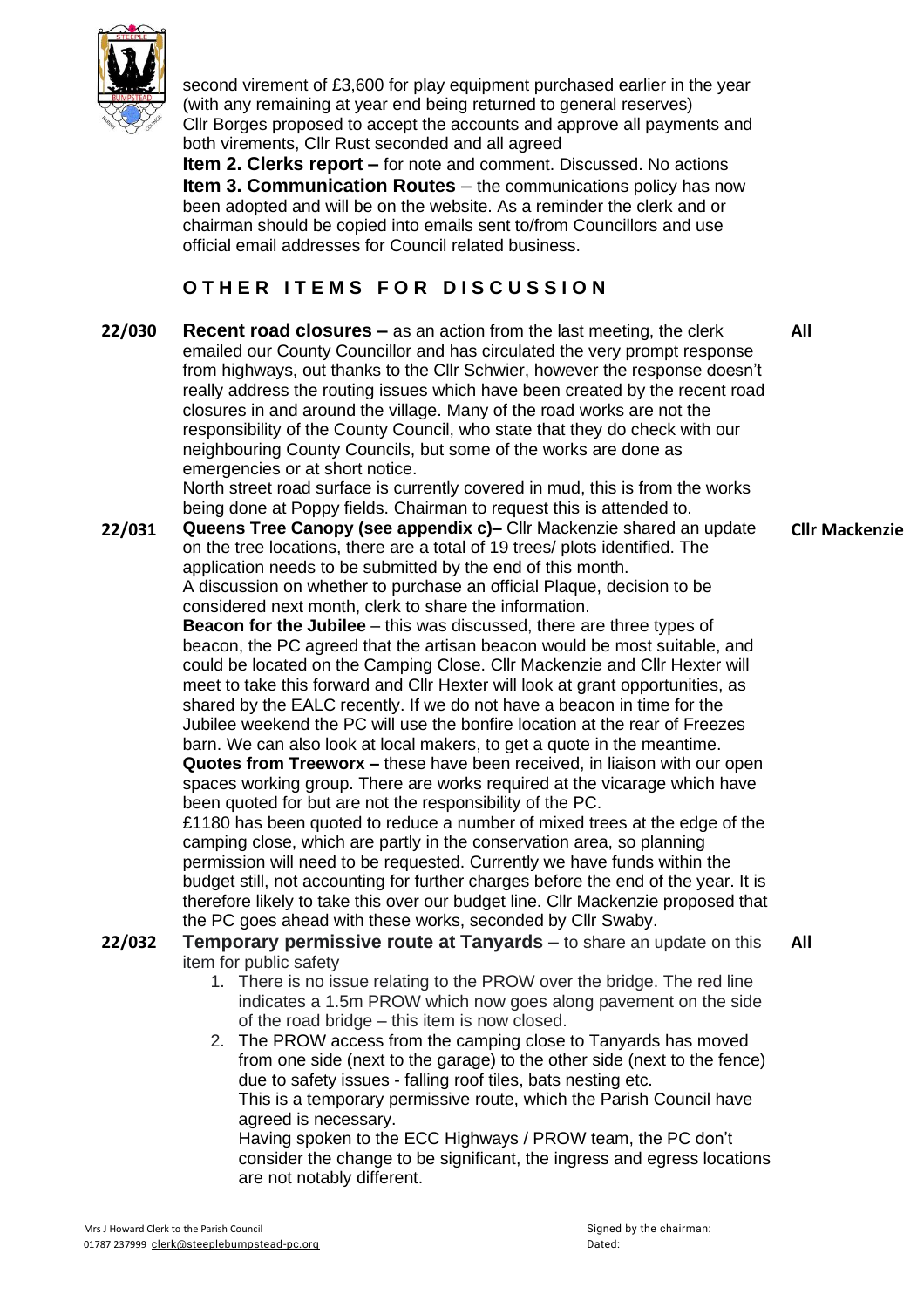

- 3. Current DDA guidance states that gates should, where possible, be replaced with ones which are DDA compliant, so a wheelchair could pass. The chairman suggests that since the gate belongs to the PC, we would need to look at replacing this gate with a DDA compliant option.
- **22/033 Open Spaces Sub-Group** the clerk sent Cllr Swaby a template terms of reference document. Cllr Swaby doesn't want to set up a separate group but rather to be able to muster volunteers together to do things within the village and use some of his skills and knowledge. AS projects arise, we will look at whether we can utilise volunteer skills rather than paying for contractors. **All**
- **22/034 Clearing of the Football shed –** on 5 th March there will be a session to clear out the shed. The Football club have already been up there having a tidy up. Looking to avoid the use of a skip and things going to landfill and be recycled in preference. Volunteers would be welcomed to assist in this. The veterans' team have also been contacted and Cllr Swaby will contact them about the tidying up date.
- **22/035 Information Sharing** items for future meetings / information only Cllr Westrope – None, Cllr Hexter- yes about the welcome pack, didn't get much info back by email so will phone local groups. Did speak to SBNN and discussed the jubilee event SBNN are keen to work with us. Cllr Swaby – re: paving o/s a parishioner's property at Lion Meadows on an unadopted road area, need to know who is responsible for this, check deeds to see who is responsible. The Essex PROW site should show which roads are adopted. Cllr Hill – none, Cllr Borges – The boundary commission is mainly for parliamentary representation, rather than changing the boundary/County that we are in. Cllr Mackenzie – Energy and food vouchers, there are approx. 4000 vouchers available, can we forward to SBNN, Cllr Rust – still waiting for highways re: footpaths work, putting in the posts. Cllr Barnes – we can apply for do not litter signs from BDC, he will look into this. **All**
- **22/036 Next Meeting** Thursday 10th March 2022, 7.30pm venue tbc (due to covid restrictions we will review the location of the meeting each month). **Note 22/037 Meeting Close –** 22.08

Signed by the Chairman ………………………. Date ………………………………………………….

| Action 1 | 22/026 Investigate memento options further and re-present     | <b>Cllr Mackenzie</b> |
|----------|---------------------------------------------------------------|-----------------------|
| Action 2 | 22/026 contact PTA and Scouts / Brownies group to ask what is | <b>Clerk</b>          |
|          | already being done re: jubilee mementos                       |                       |
| Action 3 | 22/028 Contact the consultant for the neighbourhood plan and  | <b>Cllr Borges</b>    |
|          | instruct next steps                                           |                       |
| Action 4 | 22/029 Add new policies to the website                        | <b>Clerk</b>          |
| Action 5 | 22/031 share Jubilee plaque information                       | <b>Clerk</b>          |
| Action 6 | 22/031 Obtain quotes for a beacon                             | <b>Cllr Swaby</b>     |
| Action 7 | 22/031 Apply for a grant to purchase a beacon                 | <b>Cllr Hexter</b>    |
| Action 8 | 22/031 Instruct Treeworx to go ahead with part of the quote,  | <b>Clerk</b>          |
|          | totaling £1180 only                                           |                       |

Actions: